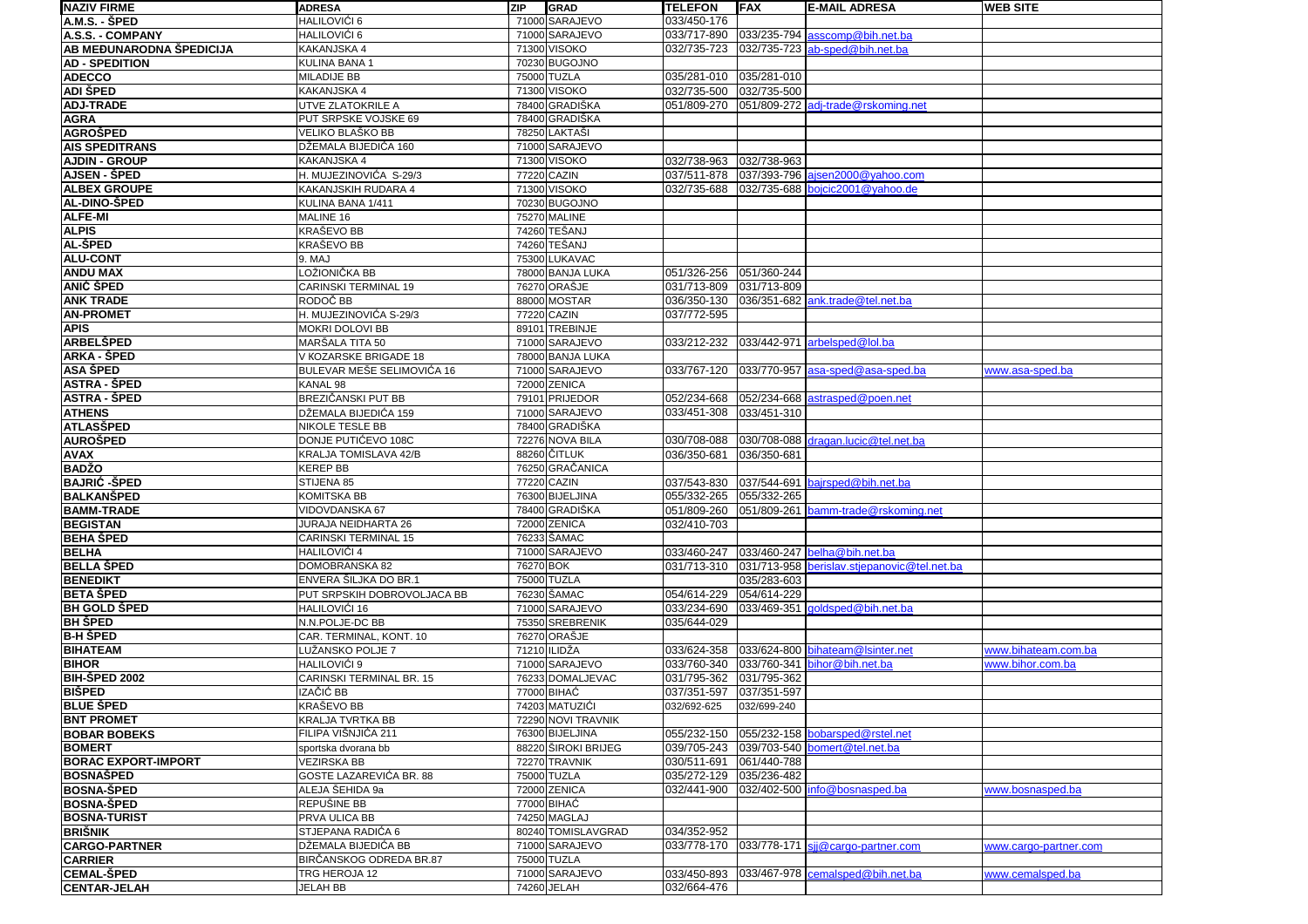| CENTRALŠPED                        | LUČKA BB                                     | 76100 BRČKO                   |                            |             |                                                 |                          |
|------------------------------------|----------------------------------------------|-------------------------------|----------------------------|-------------|-------------------------------------------------|--------------------------|
| <b>CENTROSPED</b>                  | <b>RUSKA BB</b>                              | 89101 TREBINJE                |                            |             | 059/260-555 059/223-517 csped@teol.net          |                          |
| <b>CENTRO-SPED</b>                 | KARAĐORĐEVA BB                               | 74270 TESLIĆ                  |                            |             |                                                 |                          |
| CENZUS - ŠPED                      | BRANKA POPOVIĆA 34                           | 78000 BANJA LUKA              |                            |             |                                                 |                          |
| <b>CIAMBELLA</b>                   | PETRA KOČIĆA 109                             | 78000 BANJA LUKA              | 051/313-444                |             | $051/304-410$ ciambela@inecco.net               | www.ciambella.ba         |
| <b>CIRO - ŠPED</b>                 | SIME ŠOLAJE 80                               | 70270 ŠIPOVO                  |                            |             |                                                 |                          |
| <b>CITY SPED</b>                   | HALILOVIĆI DO BR.16                          | 71000 SARAJEVO                |                            |             |                                                 |                          |
| <b>COMMETRA</b>                    | A.ŠIMIĆA BB                                  | 88320 LJUBUŠKI                | 039/833-846                | 039/833-846 |                                                 |                          |
| <b>CONDOR-ŠPED</b>                 | D.GRUBOR SJG 3                               | 79220 NOVI GRAD               |                            |             |                                                 |                          |
| <b>CONTINENTAL-ŠPED</b>            | REPUŠINE BB                                  | 77000 BIHAĆ                   | 037/332-989                |             |                                                 |                          |
| <b>COOR-EX</b>                     | SARAJEVSKA 4                                 | 78420 SRBAC                   | 053/612-011                | 053/612-011 |                                                 |                          |
| <b>CORSTJENS BH</b>                | <b>VELIKIH DRVETA 2</b>                      | 71000 SARAJEVO                | 033/646-320                | 033/646-320 |                                                 |                          |
| <b>ČAVKUNOVIĆ</b>                  | MAGISTRALNI PUT, ZAOBILAZNICA BB             | 77000 BIHAĆ                   |                            |             |                                                 |                          |
| <b>D&amp;S</b>                     | MITRA TRIFUNOVIĆA UČE BB                     | 75000 TUZLA                   | 035/397-292                | 035/397-293 |                                                 | www.damfis-sped.com.ba   |
| <b>DAMFIS-SPED</b>                 | MITRA TRIFUNOVIĆA UČE BB                     | 75000 TUZLA                   | 035/398-114                |             | 035/398-114 damfis@bih.net.ba                   |                          |
| <b>DASS</b>                        | HRVOJA V. HRVATINIĆA BB                      | 70101 JAJCE                   |                            | 030/658-770 |                                                 |                          |
| <b>DD COMPANY LJOLJIĆ</b>          | 16. KRAJIŠKE BRIGADE BB                      | 78400 GRADIŠKA                | 051/809-420                |             | 051/809-422 ddcomp@teol.net                     | www.ddcompanylioliic.com |
| <b>DEMI-ŠPED</b>                   | KARAĐORĐEVA BB                               | 78250 LAKTASI                 | 051/359-503                | 051/359-538 |                                                 |                          |
| <b>DENI-ŠPED</b>                   | MITRA TRIFUNOVIĆA UČE BB                     | 75000 TUZLA                   | 035/397-291                |             |                                                 |                          |
| <b>DESILO</b>                      | VIŠIĆI BB                                    | 88307 VIŠIĆI                  | 036/806-426                |             | 036/814-427 desilo@tel.net.ba                   |                          |
| <b>DEXIM-SPED</b>                  | K. PETRA I OSLOBODIOCA 16                    | 79220 NOVI GRAD               |                            |             |                                                 |                          |
| <b>DNT PROMET</b>                  | KRALJA TVRTKA 8                              | 72290 NOVI TRAVNIK            | 030/793-760                |             | 030/793-760 dnt-promet@tel.net.ba               |                          |
| <b>DRINA ŠPED</b>                  | <b>MILADIJE BB</b>                           | 75000 TUZLA                   | 031/713-943                | 031/713-943 |                                                 | www.dts-sped.ba          |
| <b>DRVO ŠPED</b>                   | TAKOVSKA 4                                   | 74400 DERVENTA                |                            |             |                                                 |                          |
| DTS-ŠPED                           | MALTA <sub>23</sub>                          | 71000 SARAJEVO                | 033/720-870                |             | $033/720-871$ $\frac{\ln 6}{\ln 6}$ dts-sped ba |                          |
| DTS-ŠPED                           | BRAĆE MAŽAR I M. MARIJE 40                   | 78000 BANJA LUKA              | 051/212-436                |             | 051/212-488 dts-sped@teol.net                   |                          |
| <b>DUGA -SPED</b>                  | MILOŠA OBILIĆA 42                            | 70260 MRKONJIĆ GRAD           |                            |             |                                                 |                          |
| <b>DUMI ŠPED</b>                   | BRINA 51                                     | 80101 LIVNO                   | 034/200-411                | 034/201-736 |                                                 |                          |
| <b>DUTY-ŠPED</b>                   | HALILOVIĆI 12                                | 71000 SARAJEVO                | 033/465-267                | 033/465-267 | dutysped@hotmail.com                            |                          |
| <b>DVIJE TISUĆE ASTOR</b>          | XI ULICA BR. 62                              | 76270 ORAŠJE                  |                            |             |                                                 |                          |
| DŽEVAD FAZLAGIĆ                    | ZAGREBAČKA 4d                                | 71000 SARAJEVO                |                            |             |                                                 |                          |
| <b>ECOŠPED</b>                     | HALILOVIĆI BB                                | 71000 SARAJEVO                | 033/541-404                | 033/541-644 |                                                 |                          |
| <b>EGAL SPED</b>                   | <b>DVOR 21</b>                               | 71000 SARAJEVO                | 033/436-060                | 033/436-060 |                                                 |                          |
| <b>EKO PARTNER</b>                 | SVETOG SAVE 45                               | 74000 DOBOJ                   | 053/200-060                |             | 053/200-064 ekopartner@doboj.net                |                          |
| <b>ELAN - PROMET</b>               | HASANA MUJEZINOVIĆA 14/III                   | 77220 CAZIN                   | 037/351-596                | 037/773-640 |                                                 |                          |
| <b>ERC - SPED</b>                  | RASIMA DELIĆA 12                             | 77220 CAZIN                   | 037/513-257                | 037/514-088 | erc@ercsped.com                                 |                          |
| <b>ER-ŠPED</b>                     | MITRA T. UČE BB                              | 75000 TUZLA                   | 035/379-291                |             |                                                 |                          |
| <b>EUREKASPED</b>                  | <b>BRAĆE PODGORNIKA 4</b>                    | 78000 BANJA LUKA              |                            |             |                                                 |                          |
| <b>EURO LOGISTIC</b>               | KRAŠEVO BB                                   | 74266 TEŠANJKA                |                            |             |                                                 |                          |
| <b>EUROCAR</b>                     | HALILOVIĆI 9                                 | 71000 SARAJEVO                | 033/452-271                | 033/452-271 |                                                 |                          |
| <b>EUROSTELLA</b>                  | DOLAC NA LAŠVI BB<br>ĆEMALUŠA 2/I            | 72250 TRAVNIK                 | 030/511-570<br>033/652-669 | 033/652-669 | 030/513-365 info@eurostella.com                 |                          |
| <b>EUROSPED</b>                    |                                              | 71000 SARAJEVO<br>75000 TUZLA | 035/398-111                |             |                                                 |                          |
| <b>EUROSPED</b><br><b>EUROŠPED</b> | MITRA TRIFUNOVIĆA UČE 157<br>STANIČNI TRG BB | 74000 DOBOJ                   |                            | 035/398-113 | eurosped@yahoo.com                              |                          |
| <b>EUROTEAM</b>                    | <b>GUNDULIĆA BB</b>                          | 88340 GRUDE                   | 039/661-862                | 039/661-862 |                                                 |                          |
| <b>EUROTRADE</b>                   | HALILOVIĆI 9                                 | 71000 SARAJEVO                | 033/468-411                | 033/468-411 |                                                 |                          |
| <b>EXPRES SPED</b>                 | FRA DIDAKA BUNTIĆA 3                         | 88300 ČAPLJINA                | 036/815-062                |             | 036/806-072 expres sped@tel.net.ba              |                          |
| <b>FARED-CO</b>                    | HAMDIJE ČEMERLIĆA 35                         | 71000 SARAJEVO                | 033/230-102                | 033/230-102 |                                                 |                          |
| <b>IFERŠPED</b>                    | ČELJEVO BB                                   | 88300 ČAPLJINA                |                            |             |                                                 |                          |
| FERŠPED                            | <b>KARAKAJ BB</b>                            | 75400 ZVORNIK                 |                            |             |                                                 |                          |
| <b> FERŜPED</b>                    | HALILOVIĆI 9                                 | 71000 SARAJEVO                |                            |             | 033/767-095 033/767-085 ferspedsar@yahoo.com    |                          |
| FERŠPED CORPORATION                | ŠABAČKIH ĐAKA BR. 1                          | 76300 BIJELJINA               |                            |             |                                                 |                          |
| <b>FINVEST ŠPEDICIJA</b>           | SPLITSKA BB                                  | 80101 LIVNO                   | 034/208-079                | 034/203-272 |                                                 |                          |
| <b>FIS-ŠPED</b>                    | POSLOVNI CENTAR 96                           | 72250 VITEZ                   | 030/714-130                |             | 030/714-894 fis-sped@net.hr                     |                          |
| <b>FORESTINA</b>                   | AUGUSTA ŠENOE BB                             | 88300 ČAPLJINA                |                            |             |                                                 |                          |
| <b>FRIGOŠPED</b>                   | ANTUNA MAVRAKA 3                             | 72230 ŽEPČE                   | 032/883-122                | 032/880-627 |                                                 |                          |
| <b>GEŠPED</b>                      | DOLAC NA LAŠVI BB                            | 72278 DOLAC NA LAŠVI          | 030/515-135                |             |                                                 |                          |
| <b>GAGA ŠPED</b>                   | <b>BILI BRIG</b>                             | 88340 GRUDE                   | 039/660-360                | 039/661-337 |                                                 |                          |
| <b>GAMAŠPED</b>                    | MLADENA STOJANOVIĆA 26 b                     | 78000 BANJA LUKA              |                            |             |                                                 |                          |
| <b>GANJGO PETROL</b>               | MATUZIĆI                                     | 74206 MATUZIĆI                |                            |             |                                                 |                          |
| <b>GEJA ŠPED</b>                   | XVIII HRVATSKE BRIGADE 180                   | 75000 TUZLA                   |                            |             |                                                 |                          |
| GOGAL ŚPED                         | <b>USTIBOR BB</b>                            | 73260 RUDO                    |                            |             |                                                 |                          |
| <b>GO-ŠPED</b>                     | GORICA 70                                    | 88340 GRUDE                   | 039/661-783                | 039/661-783 |                                                 |                          |
| <b>GRANDŠPED</b>                   | HADŽISTEVIĆA BB                              | 75320 GRAČANICA               | 032/692-619 035/702-883    |             |                                                 |                          |
|                                    |                                              |                               |                            |             |                                                 |                          |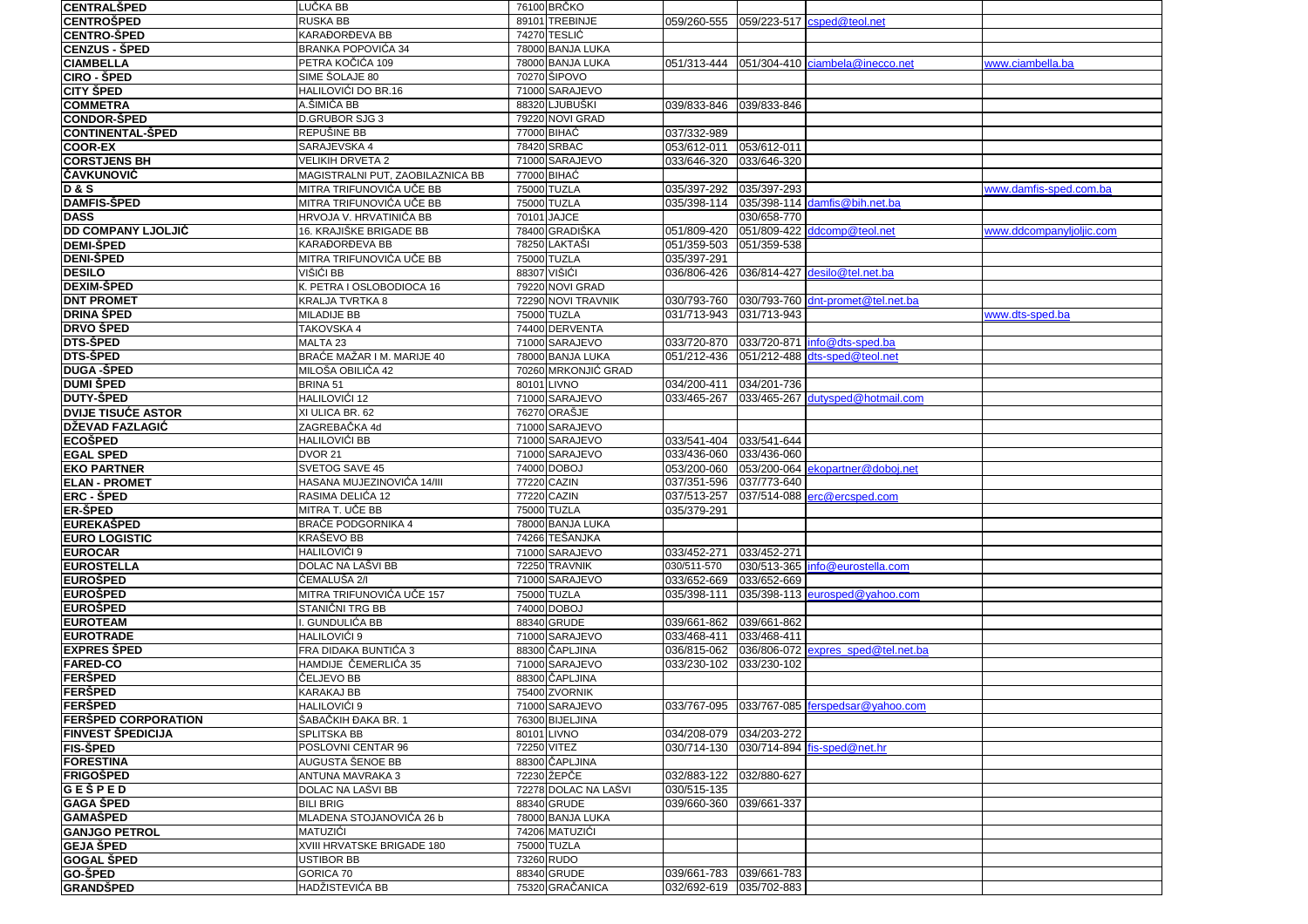| <b>H.R.M. - ŠPEDICIJA</b>         | M.Š. KURTĆEHAJIĆA BB                 | 77000 BIHAĆ                   | 037/351-329  037/351-329   |                            |                                        |                        |
|-----------------------------------|--------------------------------------|-------------------------------|----------------------------|----------------------------|----------------------------------------|------------------------|
| <b>HAAK - TRANS</b>               | <b>IGMANSKA 36</b>                   | 71320 VOGOŠĆA                 |                            |                            |                                        |                        |
| <b>HAMID - LATAN KOMERC</b>       | ZARADOSTOVO 254                      | 77245 BUŽIM                   |                            |                            |                                        |                        |
| HANTOURS D.O.O.                   | ANTIFAŠISTIČKOG OTPORA LOKAL 4       | 77000 BIHAĆ                   | 037/351-576 037/351-576    |                            |                                        |                        |
| <b>HERKON</b>                     | <b>BISKUPA ČULE 10</b>               | 88000 MOSTAR                  | 036/321-454                | 036/324-618                |                                        |                        |
| <b>HERKUL ŠPED</b>                | GRIVIĆI 50                           | 71240 HADŽIĆI                 |                            |                            |                                        |                        |
| <b>HUREMOVIĆ-ŠPED</b>             | KURTA SCHORKA 24B                    | 71210 ILIDŽA                  |                            |                            |                                        |                        |
| IDA-SPED D.O.O.                   | FERDE HAUPTMANA 7                    | 71000 SARAJEVO                | 033/660-251                |                            | 033/710-740 dasped@bih.net.ba          |                        |
| <b>IMO OTPREMNIŠTVO</b>           | RODOČ BB                             | 88000 MOSTAR                  | 036/350-213                | 036/350-213                |                                        |                        |
|                                   | PC STADION BB                        | 76920 ODŽAK                   | 031/761-665                | 031/713-661                |                                        |                        |
| <b>IMPA</b><br><b>IN TIME</b>     | <b>BOSNE SREBRENE 127</b>            | 71210 ILIDŽA                  | 033/460-204                | 033/460-204                |                                        |                        |
|                                   |                                      |                               |                            |                            |                                        |                        |
| <b>INOŠPED</b>                    | KRAŠEVO BB                           | 74266 TEŠANJ                  | 032/692-419                |                            | 032/691-748   inosped@bih.net.ba       |                        |
| <b>INPRING</b>                    | DUBROVAČKA 73                        | 88000 MOSTAR                  | 036/350-126                | 036/350-126                |                                        |                        |
| <b>INTER DMB</b>                  | PAVE RADANA 1                        | 78000 B. LUKA                 | 051/323-040                |                            | 051/323-041 danijela.djekic@blic.net   |                        |
| <b>INTERAGENT</b>                 | KRALJA ZVONIMIRA 13                  | 88000 MOSTAR                  | 036/324-972                | 036/324-971                | interagent@super.ba                    |                        |
| <b>INTERAGENT - MO</b>            | DOSITEJEVA 5                         | 78400 GRADIŠKA                | 051/809-970                | 051/809-972                | uprava@interagentmo.com                |                        |
| <b>INTEREUROPA RTC</b>            | HALILOVIĆI 12                        | 71000 SARAJEVO                | 033/468-153                | 033/468-154                | meho.bavcic@intereuropa.ba             |                        |
| <b>INTERHERC</b>                  | KNEZA VIŠESLAVA 59                   | 88000 MOSTAR                  | 036/334-136                | 036/327-201                | interherc@tel.net.ba                   |                        |
| <b>INTERŠPED</b>                  | MARŠALA TITA 40                      | 71000 SARAJEVO                | 033/664-128                | 033/471-467                | intersp@bih.net.ba                     |                        |
| <b>INTERŠPED</b>                  | STANIČNI TRG BB                      | 74000 DOBOJ                   |                            |                            |                                        |                        |
| <b>INTERSPED</b>                  | LUČKA BB                             | 76100 BRČKO                   | 053/205-600                | 053/223-794                |                                        |                        |
| <b>INTERSPED TUZLA</b>            | <b>BOSNE SREBRENE 56</b>             | 75000 TUZLA                   | 035/250-091                |                            | 035/250-393 inter.tz@bih.net.ba        |                        |
| <b>INTERŠPED ZENICA</b>           | KRANJČEVIĆEVA 1                      | 72000 ZENICA                  | 032/441-991                |                            | 032/401-405 interspedzenica@bih.net.ba |                        |
| <b>INTERŠPED ZVORNIK</b>          | SVETOG SAVE 3-15                     | 75400 ZVORNIK                 |                            |                            |                                        |                        |
| <b>INTERTRANS</b>                 | V.KARAĐIĆA 42A                       | 71126 ISTOČNO SARAJEVO        | 057/342-860                |                            | 057/340-649 radivojevic@paleol.net     |                        |
| INT'L TRANSPORTATION JET          | FRANJEVAČKA 3                        | 75000 TUZLA                   | 035/239-674                | 035/239-672                |                                        |                        |
| <b>INTRANS</b>                    | PAROMLINSKA 34                       | 71000 SARAJEVO                | 033/455-385                | 033/549-119                |                                        |                        |
| <b>IRFAX</b>                      | HALILOVIĆI 8                         | 71000 SARAJEVO                | 033/458-272                |                            | 033/452-111   irfax@bih.net.ba         |                        |
| <b>JADROAGENT SHIPPING</b>        | MARŠALA TITA 18                      | 71000 SARAJEVO                | 033/668-125                |                            | 033/667-476 jadroagent@epn.ba          |                        |
| <b>JARKIC</b>                     | KRALJA TOMISLAVA BB                  | 88260 ČITLUK                  | 036/350-230                | 036/350-230                |                                        |                        |
| JOKO                              | <b>KNEŠPOLJE BB</b>                  | 88220 ŠIROKI BRIJEG           | 039/701-331                |                            | 039/701-331 joko@tel.net.ba            |                        |
| JOLEKS-ŠPED                       | KRAJIŠKIH BRIGADA BB                 | 74450 BOS. BROD               |                            |                            |                                        |                        |
|                                   |                                      |                               |                            |                            |                                        |                        |
|                                   |                                      |                               |                            |                            |                                        |                        |
| <b>JONJIĆ ŠPED</b>                | BULEVAR KRALJA TVRTKA I/17           | 72000 ZENICA                  | 032/200-880                | 032/200-881                | jonjicsped@gmail.com                   |                        |
| <b>JUMP LOGISTICS</b>             | DŽEMALA BIJEDIĆA 133                 | 71000 SARAJEVO                | 033/726-140                | 033/726-141                | hasib.salkic@jump-logistics.com        | www.jump-logistics.com |
| <b>KALIŠTANKA</b>                 | STJEPANA RADIĆA 24                   | 76233 DOMALJEVAC              | 031/795-348                | 031/795-349                |                                        |                        |
| <b>KAL-M-ŠPED</b>                 | OKREC BB                             | 79260 SANSKI MOST             |                            |                            |                                        |                        |
| <b>KOMMEL</b>                     | MUHAREMA FIZOVIĆA 15                 | 75000 TUZLA                   | 035/312-731                |                            | 035/312-730 kommel@bih.net.ba          |                        |
| <b>KOMPAS-ŠPED</b>                | KARAKAJ BB                           | 75400 ZVORNIK                 |                            |                            |                                        |                        |
| <b>KONER-TRADE</b>                | UŽIČKI KORPUS 44A                    | 73240 VIŠEGRAD                | 058/621-363                | 058/621-363                |                                        |                        |
| <b>KONTAKT - SPED</b>             | NJEGOŠEVA BB                         | 76230 ŠAMAC                   |                            |                            |                                        |                        |
| <b>KOTURIĆ-TONI</b>               | POSAVSKIH BRANITELJA 132             | 76233 ŠAMAC                   | 031/713-849                |                            | 031/713-849 koturic@koturic.com        |                        |
| <b>KURIR-SERVIS</b>               | HALILOVIĆI DO 16                     | 71000 SARAJEVO                | 033/469-312                | 033/469-312                |                                        |                        |
| <b>LAGERMAX AED BIH</b>           | HALILOVIĆI BB                        | 71000 SARAJEVO                | 033/261-500                | 033/261-501                |                                        |                        |
| <b>LAGUNA</b>                     | N.N.POLJE BB                         | 75350 SREBRENIK               | 035/644-690                |                            |                                        |                        |
| <b>LAGUNA ŠPED</b>                | URIJE BB                             | 78400 GRADIŠKA                | 051/809-960                | 051/809-962                | laguna@rskoming.net                    |                        |
| LAMIŠPED                          | MITRA TRIFUNOVIĆA UČE 161            | 75000 TUZLA                   | 035/397-301                | 035/397-303                |                                        |                        |
| <b>LIBER-SPED</b>                 | BUL. BRANILACA DOBRINJE BB           | 71000 SARAJEVO                | 033/235-553                |                            |                                        |                        |
| <b>LIJANOVIĆI</b>                 | VISOKA GLAVICA BB                    | 88220 ŠIROKI BRIJEG           | 036/384-159                | 036/384-156                | litransp@lijanovici.tel.hr             |                        |
| LIP ŠPED                          | KRALJA TVRTKA BB                     | 80240 TOMISLAVGRAD            | 034/354-086                | 034/354-086                |                                        |                        |
| <b>LISKA ŠPED</b>                 | VELIKA DRVETA 1                      | 71000 SARAJEVO                | 033/663-849                |                            |                                        |                        |
| LKW špedicija                     | IZAČIĆ BB                            | 77000 BIHAĆ                   | 037/393-457                |                            |                                        |                        |
| LOGO                              | BENJAMINA KALLAYA BB                 | 77000 BIHAĆ                   | 037/393-795                |                            | 037/328-137 logo.bihac@bih.net.ba      |                        |
| LUKAČ - ŠPEDICIJA                 | CARINSKI TERMINAL 18                 | 76230 ŠAMAC                   |                            |                            |                                        |                        |
| <b>M &amp; S-SPED 2002</b>        | CARINSKI TERMINAL 16                 | 76233 ŠAMAC                   |                            |                            |                                        |                        |
| M.T.S. ŠPED                       | <b>ALIBEGOVCI</b>                    | 74230 USORA                   |                            |                            |                                        |                        |
|                                   |                                      |                               |                            |                            |                                        |                        |
| <b>MAD</b>                        | ZONA PODUZETNIŠTVA B-1               | 76270 ORAŠJE                  | 031/712-839                |                            | 031/712-839 mad@tel.net.ba             |                        |
| <b>MAHA-ŠPED</b>                  | HALILOVIĆI 8                         | 71000 SARAJEVO                | 033/454-500                |                            | 033/760-850 mahasped@bih.net.ba        |                        |
| <b>IMAJOMI</b>                    | STJEPANA RADIĆA 51                   | 88220 ŠIROKI BRIJEG           | 039/661-767                |                            | 039/661-767 majomi@tel.net.ba          |                        |
| <b>MAK-ŠPED</b>                   | <b>CIGLANSKA BB</b>                  | 71305 DONJE MOSTRE            |                            |                            |                                        |                        |
| <b>MALJA-ŠPED</b>                 | HALILOVIĆI 8                         | 71000 SARAJEVO                | 033/760-820                | 033/760-821                |                                        |                        |
| <b>MAN-ŠPED</b>                   | BRANILACA KONJICA 321                | 88400 KONJIC                  |                            |                            |                                        |                        |
| <b>MARK-PROMŠPED</b>              | CARINSKI TERMINAL BR.3               | 76270 ORAŠJE                  | 031/713-661                | 031/713-994                |                                        |                        |
| <b>MARTIS</b><br><b>MEGA ŠPED</b> | <b>BILI BRIG</b><br>AUGUSTA ŠENOE BB | 88340 GRUDE<br>88300 ČAPLJINA | 063/335-000<br>036/806-625 | 039/661-461<br>036/815-206 | martis@int.tel.hr                      | www.meridian-bl.com    |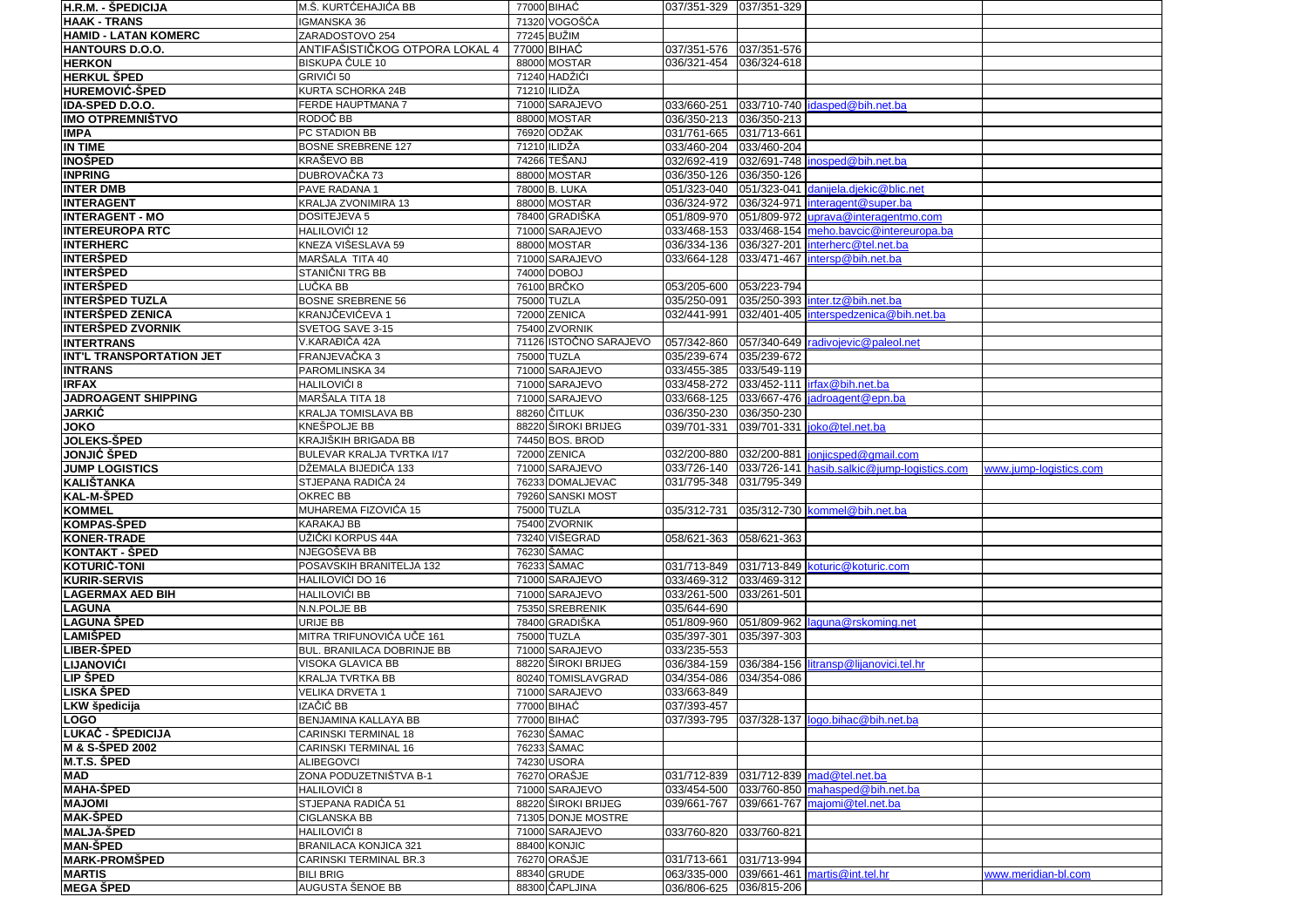| <b>MEGAŠPED</b>                         | JAKOVA GOTOVA BR.8              | 76000 BRČKO                   |                            |                          |                                           |                 |
|-----------------------------------------|---------------------------------|-------------------------------|----------------------------|--------------------------|-------------------------------------------|-----------------|
| <b>MEGA-ŠPED</b>                        | MILANA RADMANA 6                | 78000 BANJA LUKA              | 051/310-293                |                          |                                           |                 |
| <b>MEISTER ŠPED</b>                     | KRAJIŠKIH BRIGADA BB            | 74450 BOS. BROD               |                            |                          |                                           |                 |
| <b>MERIDIAN</b>                         | VESELINA MASLEŠE 21/II          | 78000 BANJA LUKA              |                            |                          | 051/212-276 051/212-356 meridian@blic.net |                 |
| <b>MIAD</b>                             | IVE ANDRIĆA 1/IV                | 71000 SARAJEVO                | 033/542-174                | 033/542-174              |                                           |                 |
| <b>MIAZIS</b>                           | HALILOVIĆI 9                    | 71000 SARAJEVO                | 033/546-429                | 033/545-431              |                                           |                 |
| <b>MILENIJUM ŠPED</b>                   | ALEKSE ŠANTIĆA BB               | 74400 DERVENTA                |                            |                          |                                           |                 |
| <b>MIMA</b>                             | SLOBODNA ZONA BB                | 88000 MOSTAR                  |                            |                          |                                           |                 |
| <b>MIND</b>                             | HASANA MUJEZINOVIĆA S-47        | 77220 CAZIN                   | 037/513-800                | 037/513-800              |                                           |                 |
| <b>MINO-COMPANY</b>                     | FRA GRGE MARTIĆA BB             | 88240 POSUŠJE                 | 039/661-806                | 039/671-013              |                                           |                 |
| <b>MITŠPED</b>                          | NJEGOŠEVA BB                    | 76230 ŠAMAC                   |                            |                          |                                           |                 |
| MO ŠPED EXPORT-IMPORT                   | RODOČ BB                        | 88000 MOSTAR                  |                            |                          |                                           |                 |
| <b>MODI-ŠPED</b>                        | MITRA TRIFUNOVIĆA UČE 120       | 75000 TUZLA                   | 035/397-294                |                          | 035/397-295 spedicija@modisped.ba         |                 |
| <b>MODRAŠPED</b>                        | MODRA 76                        | 79260 SANSKI MOST             |                            |                          |                                           |                 |
| <b>MODRIČA -ŠPED</b>                    | SVETOSAVSKA BR. 5               | 74480 MODRIČA                 |                            |                          |                                           |                 |
| <b>MOKEPROM</b>                         | DŽEMALA BIJEDIĆA 160            | 71000 SARAJEVO                | 033/718-050                | 033/718-051              |                                           |                 |
| <b>MRGUDA</b>                           | KRAŠEVO (OBJEKA "DC") BB        | 74266 TEŠANJKA                | 032/692-347                |                          |                                           |                 |
| <b>MTV KOMERC</b>                       | ŠABAČKIH ĐAKA BB                | 76300 BIJELJINA               | 055/202-770                |                          |                                           |                 |
| <b>MULTIŠPED</b>                        | DISTRIBUTIVNI CENTAR BB         | 75350 SREBRENIK               | 035/312-740 035/644-217    |                          |                                           | www.novosped.ba |
| <b>MUSTAFA AHATOVIĆ</b>                 | FALETIĆI 3                      | 71000 SARAJEVO                |                            |                          |                                           |                 |
| <b>NATPOLJE ŠPED</b>                    | RADE MARIJANCA BB               | 70270 SIPOVO                  |                            |                          |                                           |                 |
| <b>NIKO</b>                             | VIROVITIČKA 84                  | 70101 JAJCE                   | 030/657-932                |                          | 063/351-801 niko cosic@hotmail.com        |                 |
| NOV@ ŠPED                               | UTVA ZLATOKRILA A1              | 78400 GRADIŠKA                |                            |                          |                                           |                 |
| <b>NOVOŠPED</b>                         | MITRA TRIFUNOVIĆA DO 161        | 75000 TUZLA                   | 035/306-500                |                          | 035/282-919 spedicija@novosped.ba         |                 |
| <b>OPTIMA ŠPED</b>                      | STANIČNI TRG BB                 | 74400 DOBOJ                   | 053/620-090                | 053/612-122              |                                           |                 |
| <b>OTRANT-SPED</b>                      | KAKANJSKA 4                     | 71300 VISOKO                  | 032/731-490                |                          | 032/731-491 otrantsp@bih.net.ba           |                 |
| <b>PANGA ŠPED</b>                       | <b>HORINCI BB</b>               | 76250 GRADAČAC                |                            |                          |                                           |                 |
| <b>PAN-ŠPED</b>                         | MITRA T. UČE BB                 | 75000 TUZLA                   |                            |                          |                                           |                 |
| PANŠPED                                 | LUČKA BB                        | 76100 BRČKO                   |                            |                          |                                           |                 |
| <b>PIM-ŠPED</b>                         | ČIFLUK BB                       | 70270 ŠIPOVO                  |                            |                          |                                           |                 |
| <b>PIONIRŠPED</b>                       | JOVANKE GAJIĆ ZMIJANKE 10       | 78000 BANJA LUKA              |                            |                          |                                           |                 |
| <b>PM-ŠPED</b>                          | <b>VLADIMIRA NAZORA BB</b>      | 76272 TOLISA                  |                            |                          |                                           |                 |
| <b>POLIĆ TRANS</b>                      | MELJAKUŠA BB                    | 88240 POSUŠJE                 | 063/327-658                | 039/661-547              |                                           |                 |
| <b>POPOVO</b>                           | <b>DOLJANI BB</b>               | 88300 ČAPLJINA                | 036/807-129                |                          | coricmario@yahoo.com                      |                 |
| <b>PRIMAVERA</b>                        | NASELJE LUKE BB                 | 71300 VISOKO                  | 032/735-464                | 032/735-464              |                                           |                 |
| <b>PROMEX</b>                           | IVANA GUNDULIĆA 12              | 88340 GRUDE                   | 039/661-786                | 039/661-786              |                                           |                 |
| <b>PROMING</b>                          | <b>B.BUCONJIĆA 32A</b>          | 88000 MOSTAR                  | 036/350-034                | 036/350-034              |                                           |                 |
| R ŠPED                                  | KAKANJSKA 4                     | 71300 VISOKO                  |                            |                          |                                           |                 |
| <b>REBAC-SPED</b>                       | <b>DOLJANI BB</b>               | 88307 VIŠIĆI                  | 036/815-395                |                          |                                           |                 |
| <b>REM ŠPED</b>                         | HALILOVIĆI 12                   | 71000 SARAJEVO                | 033/760-731                |                          | rem sped@yahoo.de                         |                 |
| <b>RENI</b>                             | REPUŠINE BB                     | 77000 BIHAĆ                   | 037/333-512                | 037/333-512              |                                           |                 |
| <b>RIAL-SPED</b>                        | MAGISTRALNI PUT BB              | 74207 KLOKOTNICA              |                            |                          |                                           |                 |
| <b>RIM ŠPED</b>                         | MAJKE JUGOVIĆA 10               | 74450 BOSANSKI BROD           | 053/612-252                |                          | 053/612-252 info@rimsped.com              |                 |
| RJEČICA                                 | HALILOVIĆI 12                   | 71000 SARAJEVO                | 033/464-969                |                          |                                           |                 |
| <b>ROŠA</b>                             | KRAŠEVO BB                      | 74260 TEŠANJ                  | 032/691-629                |                          | 032/691-629 rosic.jakub@gmail.com         |                 |
| RTA ROBNO-TRANSPORTNA AGENCIJA          | HALILOVIĆI BB                   | 71000 SARAJEVO                | 033/458-054                | 033/458-097              |                                           |                 |
| <b>SALŠPED</b>                          | HALILOVIĆI BB                   | 71000 SARAJEVO                | 033/460-670                | 033/460-670              |                                           |                 |
| <b>SAMBA - ŠPED</b>                     | 505 VITEŠKE BRIGADE BB          | 77230 V. KLADUŠA              | 037/773-522                | 037/773-522              |                                           |                 |
| <b>SCANŠPED</b>                         | STANIČNI TRG BB                 | 74000 DOBOJ                   | 053/232-602                |                          |                                           |                 |
| <b>SCHENKER</b>                         | HALILOVIĆI 9                    | 71000 SARAJEVO                |                            |                          | 033/767-320 033/767-931 sales@schenker.ba |                 |
| <b>SEZATO</b>                           | FERDE HAUPTMANA 7               | 71000 SARAJEVO                | 033/712-311  033/663-431   |                          |                                           |                 |
| <b>SGB</b>                              | LOŽIONIČKA BB                   | 78000 BANJA LUKA              | 051/322-580                | 051/322-581 sqb@blic.net |                                           |                 |
| <b>SIM-ŠPED</b>                         | S.DEČANSKOG 253                 | 76300 BIJELJINA               |                            |                          |                                           | www.spedal.com  |
| <b>SKANSPED</b>                         | STANIČNI TRG BB                 | 74000 DOBOJ                   |                            |                          |                                           |                 |
| <b>SLAĐA-ŠPED</b>                       | <b>TERMINAL 18</b>              | 76270 ORAŠJE                  | 031/712-779                | 031/710-056              |                                           |                 |
| <b>SPED FOR YOU</b>                     | HALILOVIĆI BB                   | 71000 SARAJEVO                | 033/769-525                | 033/769-526              |                                           |                 |
| <b>ŠPED PATRIA</b>                      | LISE BB                         | 88220 ŠIROKI BRIJEG           | 039/661-787                | 039/661-787              |                                           |                 |
| <b>ŠPEDAL</b>                           | TRIVE AMELICE 35                | 78000 BANJA LUKA              | 051/301-128                | 051/315-111              | spedal@teol.net                           |                 |
| ŠPEDICIJA - DUNO                        | ZENIČKI PUT BB                  | 71250 KISELJAK                |                            |                          |                                           |                 |
| <b>SPEDICIJA GLOBUS</b>                 |                                 |                               |                            |                          |                                           |                 |
|                                         | OBALA V. STEPE 5                | 78400 GRADIŠKA                | 051/815-121                | 051/809-231              | globus@rskoming.net                       |                 |
| ŠPEDICIJA TERZIĆ-COMMERCE               | STADIONSKA BB                   | 74450 BOS, BROD               | 031/776-002                | 031/776-000              |                                           |                 |
| ŠPEDICIJA UNA SANA                      | REPUŠINE BB                     | 77000 BIHAĆ                   | 037/333-752                | 037/333-752              |                                           |                 |
| ŠPEDICIJA-TURALIĆ<br><b>ŠPED-PROMET</b> | KRAŠEVO BB<br>DONJE PIJAVICE BB | 74266 TEŠANJKA<br>70101 JAJCE | 032/651-206<br>030/658-600 | 030/658-600              |                                           |                 |